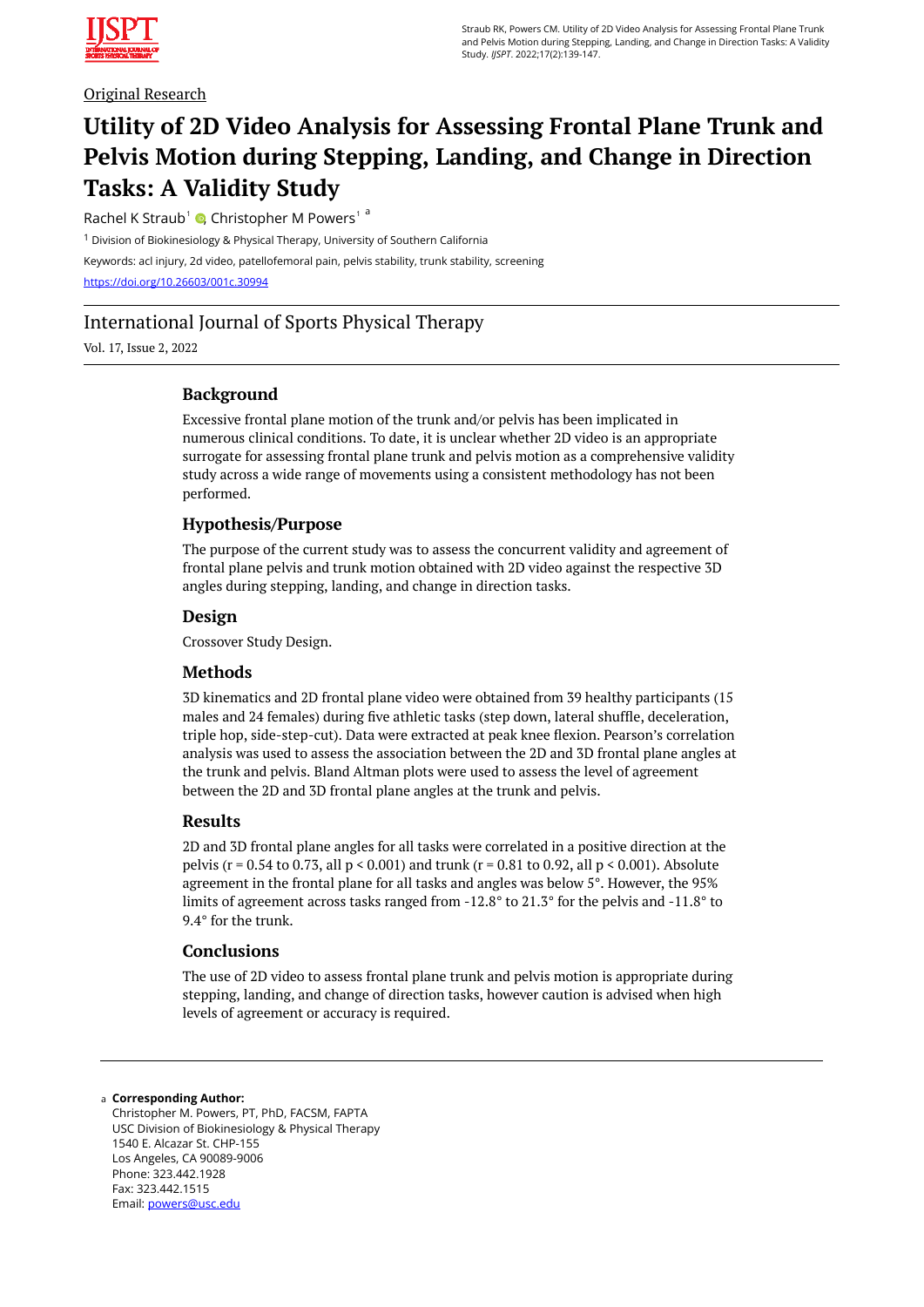|                         | Males ( $n = 15$ ) | Females ( $n = 24$ ) |  |
|-------------------------|--------------------|----------------------|--|
| Age (yrs)               | 23.8(7.3)          | 17.3(6.3)            |  |
| Height (m)              | 1.8(0.1)           | 1.7(0.1)             |  |
| Mass (kg)               | 78.9 (16.2)        | 56.1(11.3)           |  |
| BMI ( $\text{kg/m}^2$ ) | 23.6(4.2)          | 20.2(2.9)            |  |

<span id="page-1-0"></span>**Table 1. Characteristics of Study Participants, Mean (SD)** 

## INTRODUCTION

Excessive frontal plane motion of the trunk and/or pelvis has been implicated in numerous clinical conditions. $1-4$ With respect to anterior cruciate ligament (ACL) injury, increased lateral trunk motion (with increased medial knee collapse) during landing<sup>2</sup> and increased pelvis hike (i.e., frontal plane pelvis rise of the non-stance limb) during a standing knee lift have been shown to predict ACL injury (or non-contact knee injury of any type).<sup>3</sup> Regarding low back pain, increased contralateral pelvis drop (i.e., frontal plane pelvis drop of the non-stance limb) and/or hip adduction during single-leg landing has been shown to predict the occurrence of symptoms in youth floorball and basketball players.<sup>1</sup> Based on cross-sectional studies, greater degrees of contralateral pelvis drop and/or ipsilateral trunk lean during weight-bearing activities have been reported in persons with patellofemoral pain (PFP)<sup>5,6</sup> and groin pain<sup>4</sup> compared to healthy persons. Furthermore, diminished pelvis and trunk control can contribute to increased knee valgus moments during landing, $<sup>7</sup>$  a known risk factor for the devel-</sup> opment of PFP<sup>8</sup> and ACL injury.<sup>9</sup>

Due to the importance of frontal plane trunk and pelvis kinematics in contributing to various musculoskeletal conditions, two-dimensional (2D) video analysis has been proposed as a clinical method to identify abnormal trunk and/ or pelvis motion during dynamic tasks. To date, four studies have attempted to validate angular measures of frontal plane pelvis and/or trunk motion obtained with 2D video compared with three-dimensional (3D) motion with varied results.10–13 Although 2D measures of pelvic drop have been shown to correlate with 3D measures during running,<sup>13</sup> this finding has not been consistent across studies.<sup>12</sup> Similarly, studies that have examined the validity of 2D measures of frontal plane trunk motion have reported inconsistent findings.<sup>10,11</sup> While measures of 2D trunk motion have been shown to be correlated with 3D measures during a single limb hop,  $11$  this finding has not been replicated across tasks such as the single limb squat<sup>10,11</sup> and drop jump. $11$ 

Apart from the diversity in the tasks analyzed, comparison of results across studies is difficult owing to the various methods employed for defining the trunk and pelvis segments and differences in the kinematic variables analyzed (i.e., displacement vs. position at specific time points). In addition, previous studies in this area have not evaluated the validity of 2D measures of pelvis and trunk motion during tasks that involve a change in direction. This is important as high demand change of direction tasks, such as cutting and deceleration, have been implicated in ACL injury<sup>14,15</sup> and have been reported to be influenced by insufficient control at the pelvis and trunk.<sup>2,3,16</sup>

To date, it is unclear whether 2D video is an appropriate surrogate for assessing frontal plane trunk and pelvis motion as a comprehensive validity study across a wide range of movements using a consistent methodology has not been performed. As such, the purpose of the current study was to assess the concurrent validity and agreement of 2D pelvis and trunk motion in the frontal plane against the respective 3D angles during stepping, landing, and change in direction tasks. Information gained from this study will aid in the development and/or improvement of clinical movement analysis to identify movement impairments associated with lower-extremity injury.

## METHODS

## PARTICIPANTS

Thirty-nine healthy athletes between the ages of 13 and 40 years partook in this study (15 males and 24 females; [Table](#page-1-0) [1](#page-1-0)). Potential participants were recruited using email invitations to local sport teams and schools. All were currently partaking in a sport with high levels of jumping, cutting, or lateral movements (such as soccer, basketball, volleyball, lacrosse, football, netball, or tennis). Individuals were excluded if they had current lower-extremity pain, any history of ACL reconstruction, lower-extremity injuries/surgeries in the prior six months, or indicated any medical condition that would impair their ability to perform the athletic tasks.

#### INSTRUMENTATION

Three - dimensional and 2D kinematic data were collected at 120 Hz using a video-based 8-camera motion analysis system (Simi Reality Motion Systems GmbH, Unterschleissheim, Germany). One of the eight cameras was positioned 80 cm off the ground (perpendicular to the force plate) and was used to collect the required frontal plane images for the 2D analysis.

#### PROCEDURES

Prior to data collection, participants were informed about the nature of the study and written consent was obtained as approved by the Institutional Review Board of the Health Sciences Campus at the University of Southern California. Parental consent was obtained from participants younger than 18 years. Once informed consent was obtained, partic-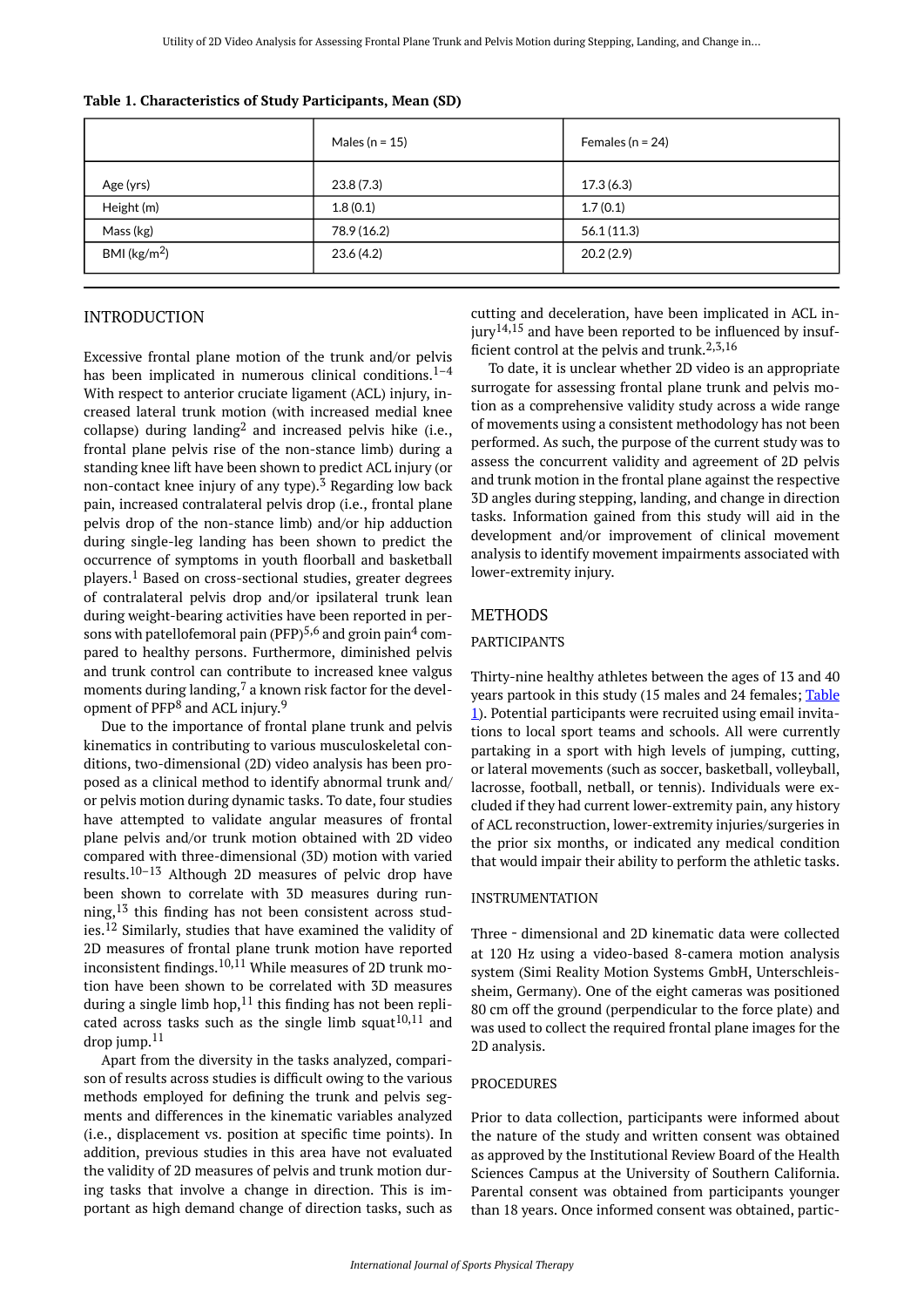| Tasks              | <b>Description</b>                                                                                                                                                                                                                                                                                                         |
|--------------------|----------------------------------------------------------------------------------------------------------------------------------------------------------------------------------------------------------------------------------------------------------------------------------------------------------------------------|
| <b>Step Down</b>   | Participants were instructed to lower themselves from a 0.22 m step, tap the opposite heel to the floor, then<br>return to the starting position. This motion was repeated five times without stopping.                                                                                                                    |
| Lateral<br>Shuffle | Participants were instructed to shuffle to the side as quickly as possible (4.6 m runway), plant only the tested limb<br>on the force plate, then switch directions and shuffle back to the start. This motion was repeated two times<br>without stopping.                                                                 |
| Deceleration       | Participants were instructed to run forward as quickly as possible (4.6 m runway), plant only the tested limb on the<br>force plate, then backpedal to the starting position. This motion was repeated two times without stopping.                                                                                         |
| Triple Hop         | Participants were instructed to perform three consecutive maximal forward hops on the tested limb and stick the<br>landing on the force plate. The starting distance was 90% of the maximal hop length, measured from the center of<br>the force plate. Maximal hop length was established prior to biomechanical testing. |
| Side-Step-<br>Cut  | Participants were instructed to run forward as quickly as possible (4.6 m runway), plant only the tested limb on the<br>force plate, then turn 90°.                                                                                                                                                                        |

#### <span id="page-2-0"></span>**Table 2. Description of the Tasks Evaluated**

ipants warmed up on a stationary bike for 5-10 minutes.

Participants were instrumented with 21 reflective markers (10 mm diameter) on the right lower extremity. Semirigid plastic plates with mounted markers were used for the thigh, tibia, and heel clusters. In addition, markers were placed on the following bony landmarks: distal aspect of the 2nd toe, 1st and 5th metatarsal heads, medial and lateral malleoli, medial and lateral femoral epicondyles, bilateral greater trochanters (most prominent point), bilateral iliac crests (most superior aspect), and bilateral anterior superior iliac spines. For the torso, markers were placed on the L5-S1 junction, C7, sternal notch, and acromioclavicular joints (bilateral). A standing static calibration trial was obtained to determine the local segment coordinate system and joint axes. Ankle and knee joint centers were defined as the points 50% between the malleoi and femoral epicondyle markers, respectively. The hip joint centers were defined as the points located 25% of the distance between the greater trochanter markers.<sup>17</sup> The ankle markers (medial and lateral malleolus), knee markers (medial and lateral epicondyles), toe markers (distal aspect of the 2nd toe, 1st and 5th metatarsal heads), greater trochanters, and anterior superior iliac spines (ASIS) were removed prior to the dynamic trials.

Two-dimensional video and 3D motion analysis were collected during the following tasks in the following order: 1) Step Down, 2) Lateral Shuffle, 3) Deceleration, 4) Triple Hop, and 5) Side-Step-Cut. Details regarding the instructions provided to participants for each of the tasks can found in [Table 2.](#page-2-0) These tasks were selected based on current knowledge of movements thought to be associated with various sport injuries. Participants were permitted to practice until comfortable with the performance of each task and could rest between trials as needed. One to two trials were obtained for each of the tasks above. As only a single repetition within a trial was needed for statistical analysis, two trials were obtained from some tasks to ensure that sufficient data were available in the case of technical errors (i.e., marker occlusion, etc.).

#### DATA ANALYSIS

The first successful trial was selected for each task and used for data analysis. A trial was successful if the participant performed the task as instructed with no marker occlusion. Marker position data were labeled in Simi Motion and then exported to Visual3D software (C-Motion, Inc, Germantown, MD, USA). Marker trajectory data were low-pass filtered at 12 Hz, using a fourth-order Butterworth filter. Joint angles were calculated using a X-Y-Z (sagittal-frontaltransverse) Cardan sequence. The trunk was modeled as a single rigid segment, defined proximally by two iliac crest markers and distally by two acromion markers. The 3D kinematic variables of interest were the frontal plane trunk and pelvis angles at peak knee flexion, which were calculated relative to the global reference frame.

For the 2D video analysis, the frame at peak knee flexion was visually identified. For the step down, the frame at which the contralateral heel touched the ground was used for analysis. Images were uploaded into ImageJ software (Version 1.50i, National Institute of Health, USA) for 2D angle assessments. Pelvis tilt was measured as the angle between the line connecting the ASIS's and a horizontal line starting at the ASIS of the stance limb. A positive value represented contralateral pelvis drop and a negative repre-sented contralateral pelvis rise [\(Figure 1\)](#page-3-0). Trunk lean was measured was measured as the angle between a vertical line starting at the umbilicus and a line through the umbilicus and sternum. A positive value represented an ipsilateral lean (towards stance limb) and a negative value repre-sented a contralateral lean (away from stance limb) ([Figure](#page-3-0) [1](#page-3-0)). All 2D measurements were obtained by a single investigator who demonstrated acceptable intra-rater reliability for all pelvis (ICCs ranging from 0.74 to 0.99) and trunk angles (ICCs ranging from 0.77 to 0.98).

#### STATISTICAL ANALYSIS

Data were assessed for normality using the Shapiro-Wilk's test. Out of the 20 variables, 15 satisfied normality. Given that the majority of the data met normality and that Pear-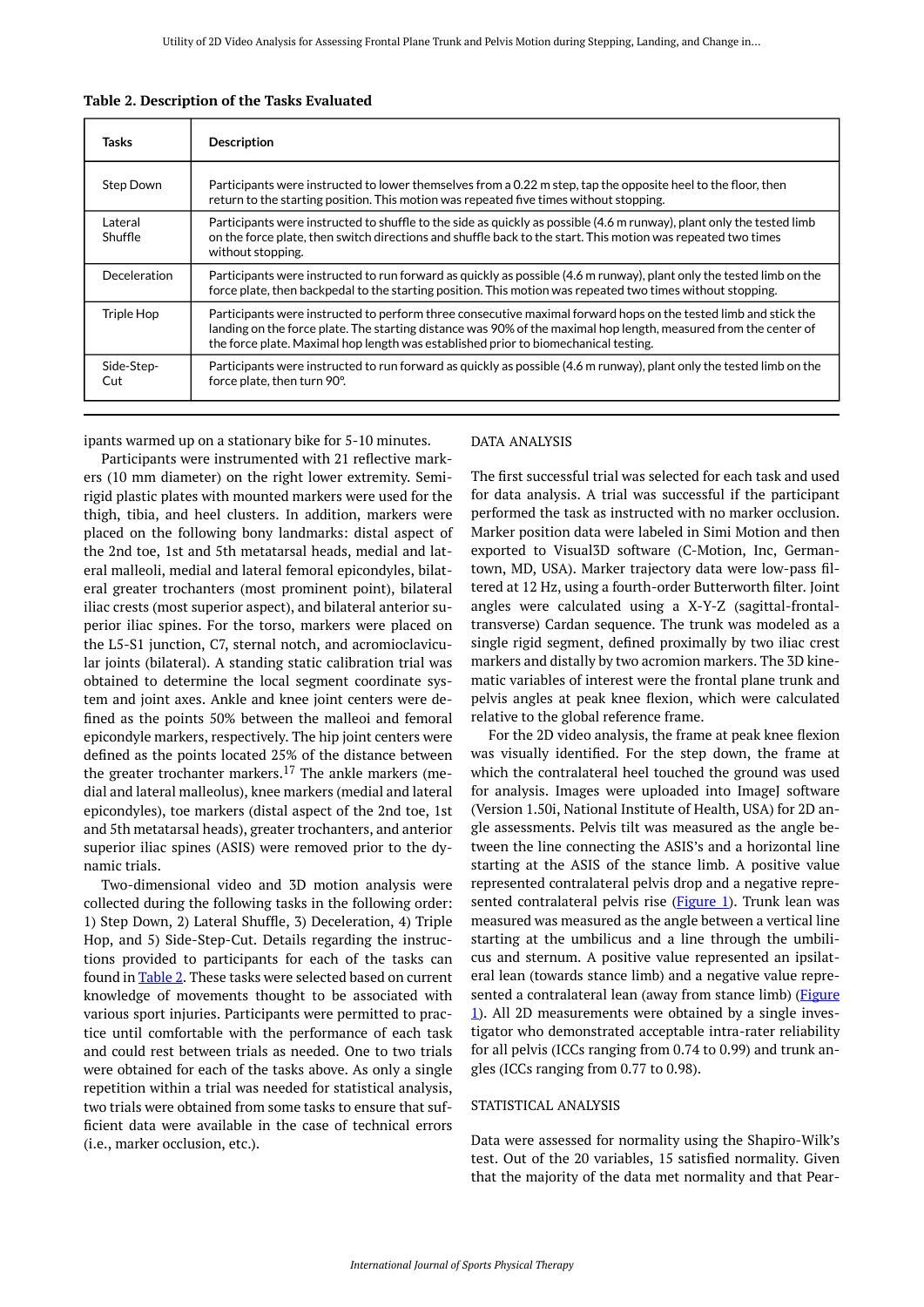|                      | Step Down | Lateral Shuffle | Deceleration | Triple Hop  | Side-Step-Cut |
|----------------------|-----------|-----------------|--------------|-------------|---------------|
| 2D Trunk Lean (deg)  | 3.4(6.1)  | $-6.8(9.0)$     | 1.6(5.3)     | 9.2(8.6)    | $-4.7(10.0)$  |
| 3D Trunk Lean (deg)  | 3.5(4.8)  | $-3.8(7.0)$     | $-1.4(5.1)$  | 6.6(6.4)    | $-8.6(9.9)$   |
| 2D Pelvis Tilt (deg) | 6.5(4.4)  | 4.4(5.2)        | 2.0(4.8)     | $-3.3(4.7)$ | 10.3(8.7)     |
| 3D Pelvis Tilt (deg) | 1.9(4.6)  | 7.7(6.2)        | 3.0(5.1)     | $-2.9(5.3)$ | 14.5(10.5)    |

<span id="page-3-1"></span>

| Table 3. Frontal Plane Angles for Pelvis and Trunk using 2D Video and 3D Motion Analysis, Mean (SD) |  |  |
|-----------------------------------------------------------------------------------------------------|--|--|
|                                                                                                     |  |  |

Positive values for trunk lean indicate ipsilateral lean. Positive values for pelvis tilt indicate pelvic drop.

<span id="page-3-0"></span>son's correlations are robust to extreme violations of normality, <sup>18</sup> all correlations were conducted using parametric testing. Pearson's correlation analysis was used to assess the association between the 2D and 3D frontal plane angles at the trunk and pelvis. Correlation coefficients were interpreted as very strong  $(>= 0.9)$ , strong  $(0.7-0.9)$ , moderate  $(0.5-0.7)$ , weak  $(0.3-0.5)$ , and negligible  $(0.0-0.3)$ , <sup>19</sup> Correlation analysis was performed separately for each task and segment. Prior to analysis, all variables were checked for outliers using Z scores. Variables with absolute Z scores > 3.0 were deemed outliers and removed.

Bland Altman plots were used to assess the level of agreement between the 2D and 3D frontal plane angles at the trunk and pelvis.20,21 Agreement was assessed separately for each task and segment. Limits of agreement (LOA) were used to represent the range in which an individual's difference score fell 95% of the time, while the bias (mean difference, MD) was used to represent the average difference between the 3D and 2D angles (positive values indicated 3D overestimated). Prior to analysis, the MD between 2D and 3D angles was screened for outliers using Z scores. Variables with absolute Z scores > 3.0 were deemed outliers and removed. All statistical analyses were performed using SPSS (Chicago, Illinois, USA) and a custom MATLAB script (The MathWorks, Inc., Natick, MA) with alpha set at 0.05.

#### RESULTS

## DESCRIPTIVE DATA

Descriptive statistics for the 2D and 3D frontal plane trunk and pelvis angles are presented in [Table 3.](#page-3-1)

## CORRELATION AND AGREEMENT BETWEEN 2D AND 3D FRONTAL PLANE PELVIS ANGLES

The initial correlation analysis contained 1 outlier (deceleration), which was removed. Pearson's correlation analysis indicated that all 2D and 3D frontal plane pelvis angles were significantly correlated in a positive direction ( $r = 0.54$  to 0.73, all  $p < 0.001$ ) (**Figure 2**).

The initial Bland Altman plot analysis contained two outliers (deceleration and triple hop), which were removed. The mean difference (MD) between the 3D and 2D pelvis angles ranged from -4.6° (step down) to 4.2° (side-step-cut). The 95% LOA ranged from MD  $\pm$  7.2° (step down) to MD  $\pm$ 17.1° (side-step-cut). The 95% LOA ranged from -12.8° to



**Figure 1. Measurement of 2D trunk and pelvis motion** 

Positive values for trunk lean indicate ipsilateral lean. Positive values for pelvis tilt indicate pelvis drop.

 $21.3^\circ$  across tasks ([Figure 3\)](#page-4-1). In all tasks, the 95% LOA included 0.

## CORRELATION AND AGREEMENT BETWEEN 2D AND 3D FRONTAL PLANE TRUNK ANGLES

The initial correlation analysis contained one outlier (triple hop), which was removed. Pearson's correlation analysis indicated that all 2D and 3D frontal plane trunk angles were significantly correlated in a positive direction  $(r = 0.81)$  to 0.92, all  $p < 0.001$ ) ([Figure 4](#page-5-0)).

The initial Bland Altman plot analysis contained two outliers (shuffle and triple hop), which were removed. The mean difference (MD) between the 3D and 2D pelvis angles ranged from -4° (side-step-cut) to 2.6° (shuffle). The 95% LOA ranged from MD  $\pm$  5.5° (step down) to MD  $\pm$  7.8° (sidestep-cut). The 95% LOA ranged from -11.8° to 9.4° across tasks (*Figure 5*). In all tasks, the 95% LOA included 0.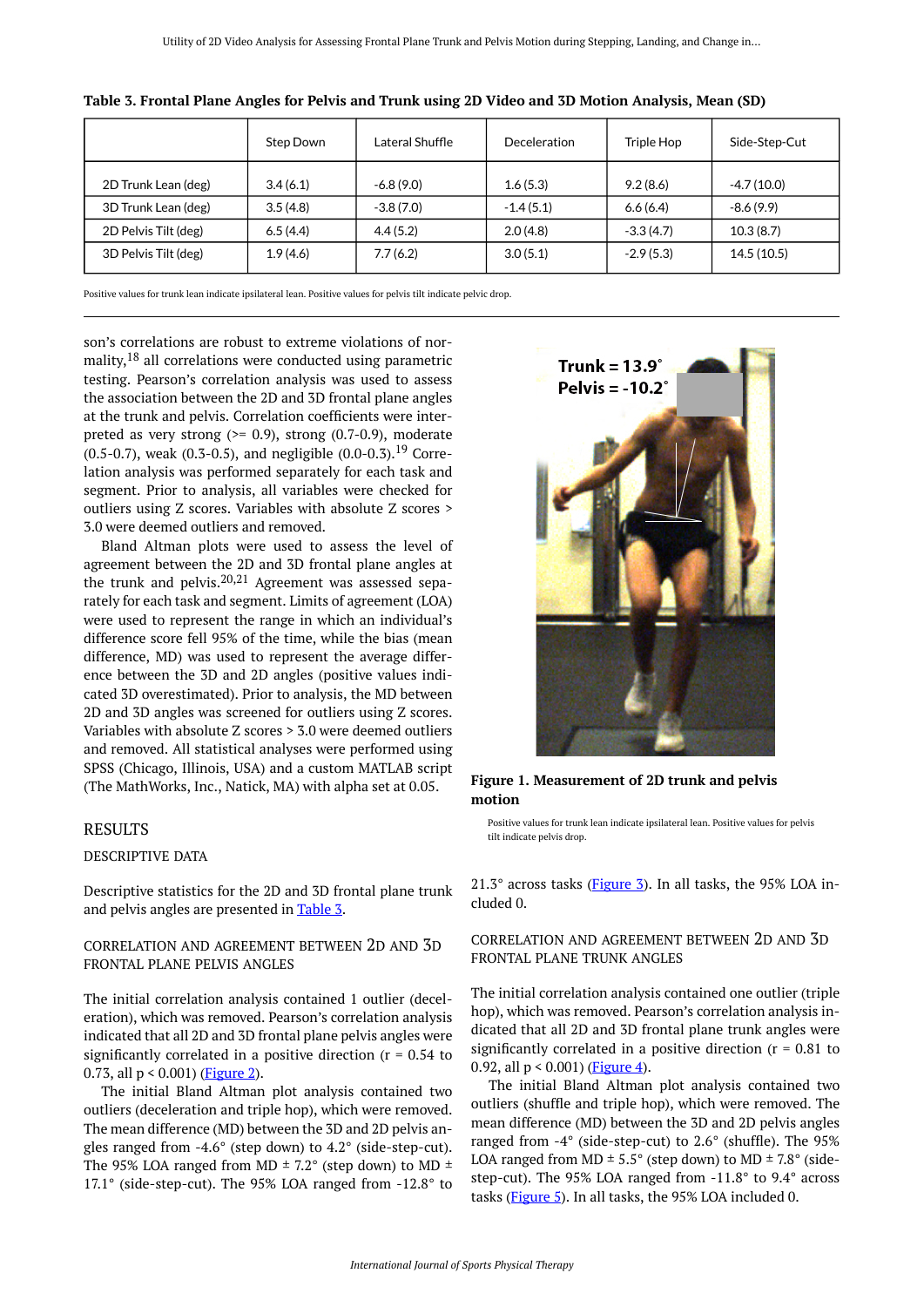<span id="page-4-0"></span>

<span id="page-4-1"></span>**Figure 2. Correlation models for the 2D and 3D frontal plane pelvis angles for each task** 



**Figure 3. Bland Altman plots comparing 2D vs. 3D frontal plane pelvis angles for each task** 

Upper and lower dotted lines represent 95% limits of agreement. Solid line represents bias or mean difference. Positive mean values indicate pelvis drop; negative mean values indicate pelvis rise. Abbreviations. MD: mean difference.

## DISCUSSION

The purpose of the current study was to assess the concurrent validity and agreement of 2D frontal plane angles for the pelvis and trunk with the respective 3D angles across a wide range of tasks. The current findings revealed that 2D

frontal plane angles were correlated with the corresponding 3D angles for both the trunk (strong to very strong) and pelvis (moderate to strong). In addition, the Bland Altman plots indicated no systematic bias, high agreement, but wide 95% LOA. These results suggest that the use of 2D video to assess trunk and pelvis angles is appropriate, how-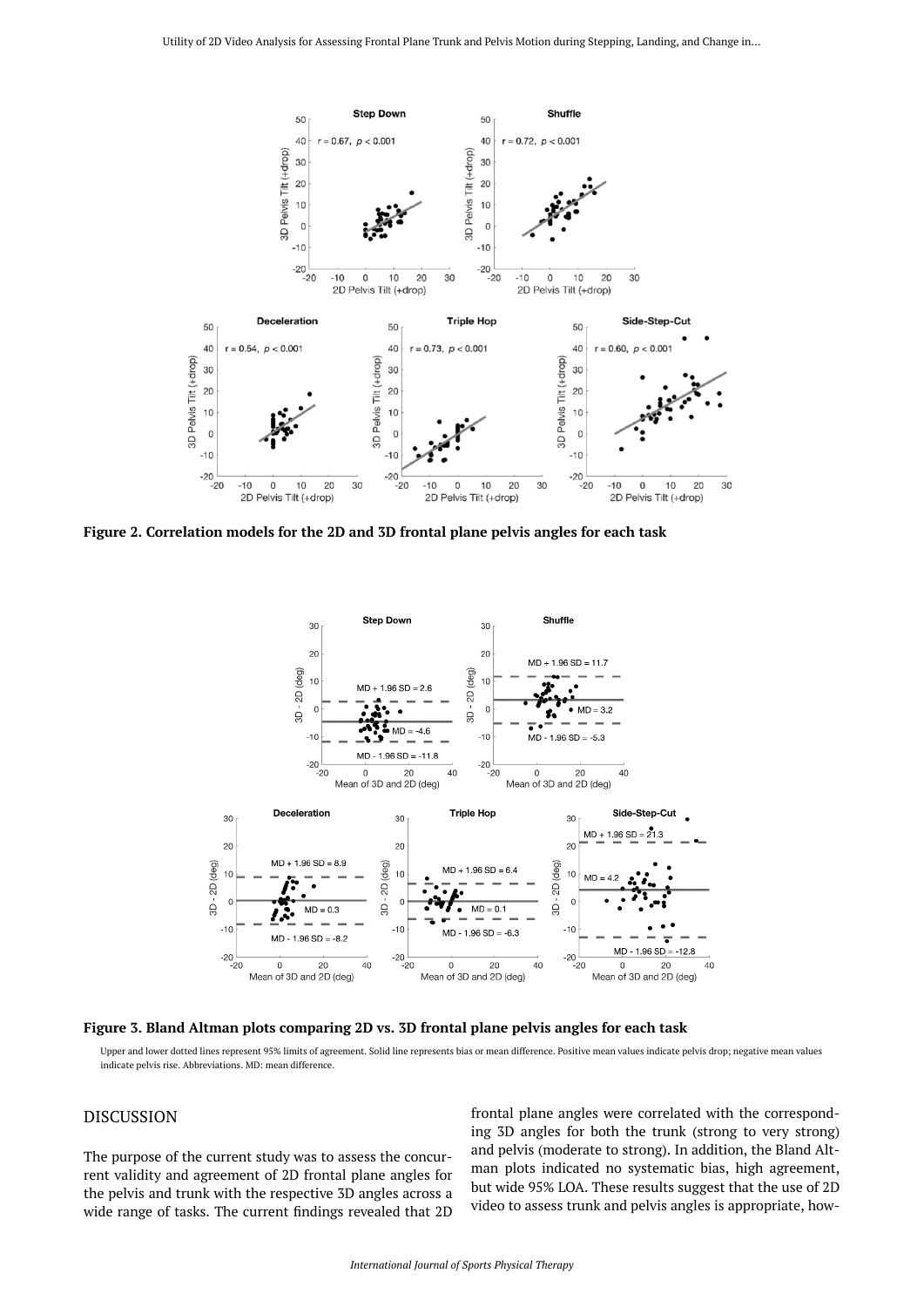<span id="page-5-0"></span>

<span id="page-5-1"></span>**Figure 4. Correlation models for the 2D and 3D frontal plane trunk angles for each task** 



**Figure 5. Bland Altman plots comparing 2D vs. 3D frontal plane trunk angles for each task** 

Upper and lower dotted lines represent 95% limits of agreement. Solid line represents bias or mean difference. Positive mean values indicate ipsilateral lean; negative mean values indicate contralateral lean. Abbreviations. MD: mean difference.

ever caution is advised when high levels of agreement or accuracy is required.

In terms of the Pearson correlation coefficients related to the validation of 2D trunk motion, all were strong to very strong. In addition, absolute agreement for all tasks was below 5° and there was no systematic bias (as 0 was within the

95% LOA) [\(Figure 5](#page-5-1)). However, inspection of the LOA indicated that the 95% confidence interval around the bias was generally large. The tightest 95% LOA occurred during the step down (-5.3°, 5.6°), while the widest 95% LOA occurred during cutting (-11.8° to 3.9°). The spread in data during cutting may have been the result of the body rotation that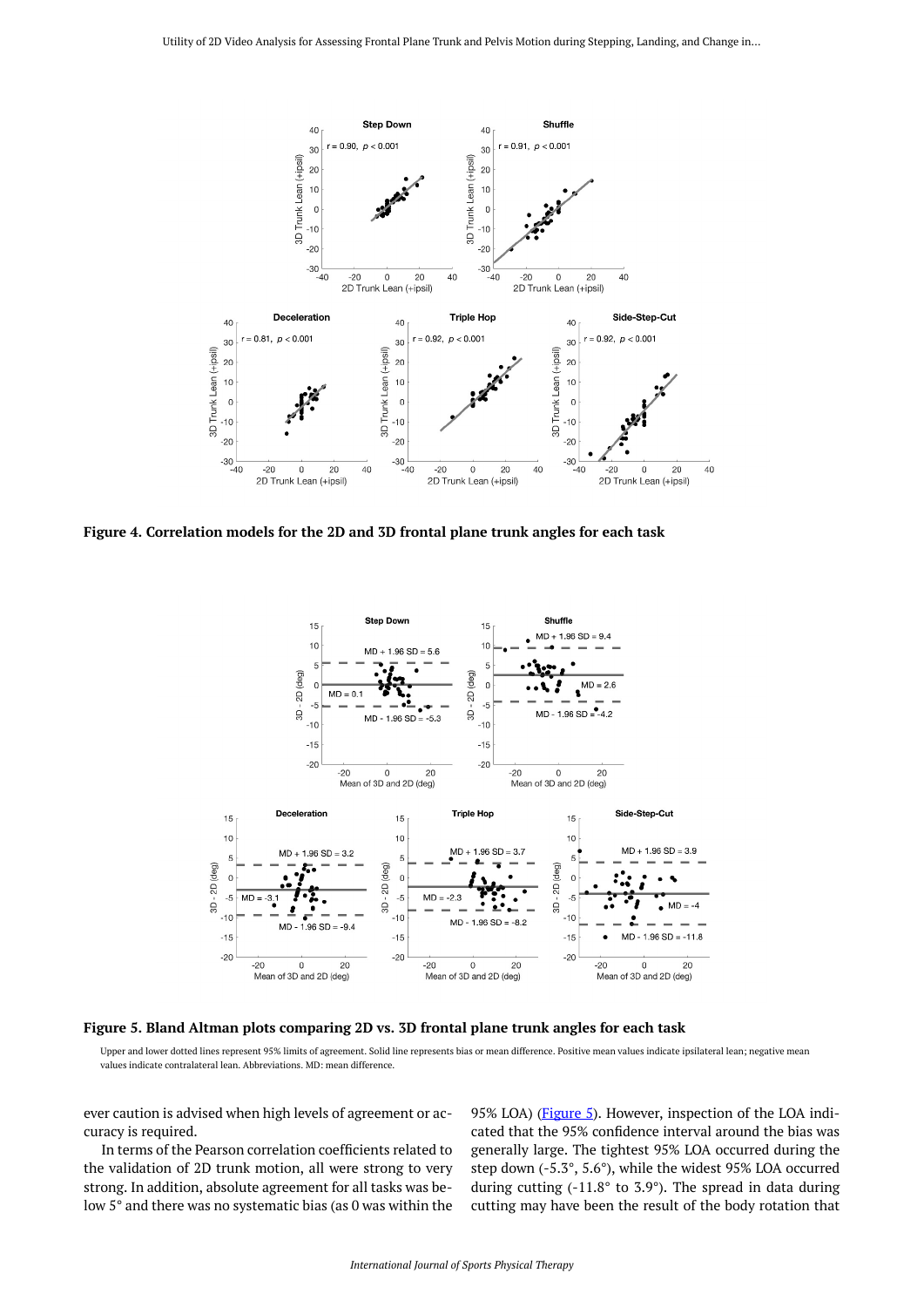naturally occurs during this task. Out of plane motion during tasks that involve a change in direction would be expected to affect the accuracy of the 2D measures of trunk motion.

The validity results for 2D trunk motion are consistent, in part, with previous literature in this area. $10,11$  The current findings for the triple hop  $(r = 0.92)$  [\(Figure 4\)](#page-5-0) are in general agreement with Kingston et al. who reported a moderate absolute correlation coefficient ( $r = 0.65$ ) during a similar task.<sup>11</sup> However, our results for the step down (r  $= 0.90$ ) [\(Figure 4](#page-5-0)) conflict with the results of Kingston et  $al.<sup>11</sup>$  and Schurr et al.<sup>10</sup> who reported no significant correlations between 2D and 3D measures of trunk motion during single limb squatting. It should be noted however that Kingston et al.<sup>11</sup> reported a weak absolute correlation coefficient ( $r = 0.42$ ) with borderline significance ( $p = 0.087$ ). In addition, Schurr et al.<sup>10</sup> examined trunk motion displacement while the current study examined trunk position at a singular time point (i.e., peak knee flexion). As such, caution should be taken in making direct comparison among studies.

The Pearson correlation coefficients related to the validation of 2D pelvis motion ranged from moderate to strong, with the smallest values being observed during deceleration and largest for the triple hop [\(Figure 2](#page-4-0)). In addition, absolute agreement for all tasks was below 5° and there was no systematic bias (as 0 was within the 95% LOA) [\(Figure](#page-4-1)  [3\)](#page-4-1). As found with the trunk however, the 95% confidence interval around the bias was generally large. The tightest 95% LOA occurred during the triple hop  $(-6.3^{\circ}, 6.4^{\circ})$ , while the widest 95% LOA occurred during cutting (-12.8° to 21.3°). As noted above for the trunk, the lower correlation coefficients and/or wider 95% LOA may be explained by trunk rotation that naturally occurs during change of direction tasks such as cutting and deceleration.

To date, previous validation studies for kinematic measures related to pelvis motion have only evaluated running, $12,13$  so direct comparisons of the current study findings to existing literature is limited. The current positive associations between 2D and 3D frontal pelvis motion for all tasks evaluated coincide with the findings of Dingenen et al. who reported that 2D and 3D pelvis drop were correlated during the stance phase during running.<sup>13</sup> However, these findings conflict with Maykut et al., who reported that 2D and 3D pelvis motion during running were not correlated.<sup>12</sup> Maykut et al. suggest that the differing frame rates for the 2D and 3D motion capture (60 Hz and 240 Hz, respectively) may have been responsible for their finding of a lack of agreement.

The findings of the current study have clinical implications. First, 2D measures of trunk and pelvis motion provide reasonable estimates of 3D motion across a wide range of functional tasks. Importantly, the current results indicate that 2D video methods may be appropriate for tasks that involve a change in direction. However, when high agreement or accuracy is required with 3D angles, 2D measures of the pelvis and trunk should be used with caution, particularly when there is body rotation. Nonetheless, 2D video may be useful for screening of persons who may be at risk for lower extremity injury. Future research is needed to determine if 2D measures of pelvis and trunk motion during high demand tasks has predictive value with respect to lower extremity injury.

There are several limitations of the current study that should be acknowledged. First, only healthy participants were evaluated. As such, the current findings cannot be generalized to various patient populations. Second, only 2D associations with 3D kinematic variables were assessed, using univariate analysis. It is possible that a multivariate regression approach with the addition of other 2D measurements (such as trunk or pelvis rotation) may have resulted in higher predictability. Third, this was a cross-sectional study, so the results do not make any assumptions of what 2D angles constitute increased injury risk. Fourth, although all reported correlations were statistically significant with moderate to very strong effect sizes, the clinical relevance of the current findings remain unknown and should be the focus of future investigations in this area. Fifth, despite the fact that measurement reliability was established for our 2D pelvis and trunk measures, the reliability of the corresponding 3D measures was not evaluated in the current study. This could have led to diminished agreement between the 2D and 3D measures for some tasks. Lastly, pelvis or trunk displacement was not evaluated. As such, the current findings are only applicable to singular measurements at peak knee flexion.

#### **CONCLUSION**

The results of the current study revealed that 2D frontal plane measures at the trunk and pelvis were moderately to strongly correlated with their respective 3D angle across a wide range of tasks. These findings suggest that 2D video analysis can be used as an alternative to 3D motion analysis to assess frontal plane motion of the trunk and pelvis. However, the ability of 2D trunk and pelvis angles to measure the corresponding 3D angles with high degrees of accuracy is limited, suggesting that 2D measurements should be used cautiously when high levels of agreement or accuracy are required.

#### CONFLICT OF INTEREST

The authors have no conflicts of interest to disclose

Submitted: August 15, 2021 CST, Accepted: November 19, 2021 **CST** 

This is an open-access article distributed under the terms of the Creative Commons Attribution 4.0 International License (CCBY-NC-4.0). View this license's legal deed at https://creativecommons.org/licenses/by-nc/4.0 and legal code at https://creativecommons.org/licenses/by-nc/4.0/legalcode for more information.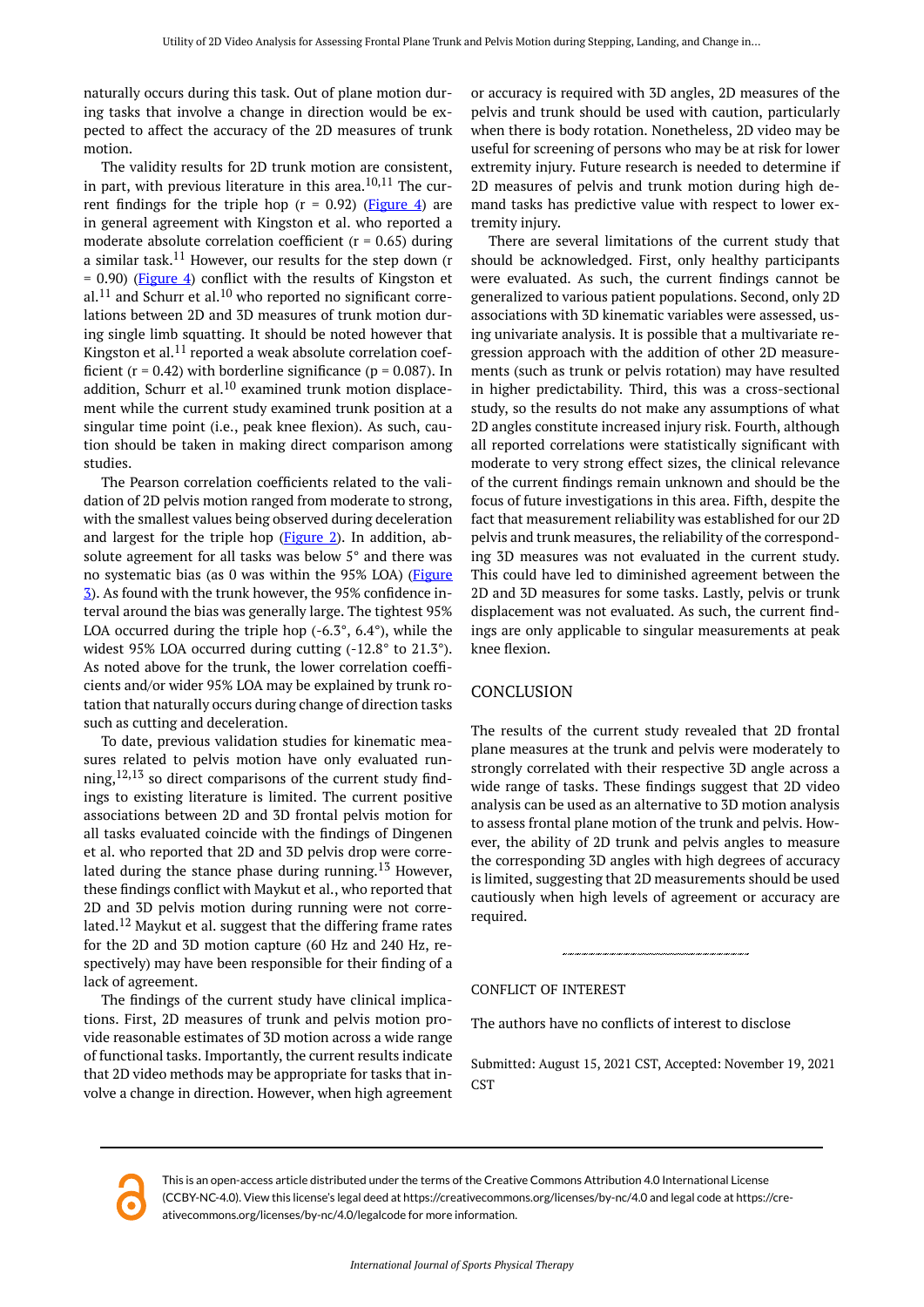# REFERENCES

1. Rossi MK, Pasanen K, Heinonen A, et al. Performance in dynamic movement tasks and occurrence of low back pain in youth floorball and basketball players. *BMC Musculoskelet Disord*. 2020;21(1):350. [doi:10.1186/s12891-020-03376-1](https://doi.org/10.1186/s12891-020-03376-1)

2. Dingenen B, Malfait B, Nijs S, et al. Can twodimensional video analysis during single-leg drop vertical jumps help identify non-contact knee injury risk? A one-year prospective study. *Clin Biomech*. 2015;30(8):781-787. [doi:10.1016/j.clinbiomech.2015.0](https://doi.org/10.1016/j.clinbiomech.2015.06.013) [6.013](https://doi.org/10.1016/j.clinbiomech.2015.06.013)

3. Leppanen M, Rossi MT, Parkkari J, et al. Altered hip control during a standing knee-lift test is associated with increased risk of knee injuries. *Scand J Med Sci Sports*. 2020;30(5):922-931. [doi:10.1111/sms.13626](https://doi.org/10.1111/sms.13626)

4. Janse van Rensburg L, Dare M, Louw Q, et al. Pelvic and hip kinematics during single-leg drop-landing are altered in sports participants with long-standing groin pain: A cross-sectional study. *Phys Ther Sport*. 2017;26:20-26. [doi:10.1016/j.ptsp.2017.05.003](https://doi.org/10.1016/j.ptsp.2017.05.003)

5. Nakagawa TH, Moriya ET, Maciel CD, Serrao AF. Frontal plane biomechanics in males and females with and without patellofemoral pain. *Med Sci Sports Exerc*. 2012;44(9):1747-1755. [doi:10.1249/MSS.0b013e](https://doi.org/10.1249/MSS.0b013e318256903a) [318256903a](https://doi.org/10.1249/MSS.0b013e318256903a) 

6. Willson JD, Davis IS. Lower extremity mechanics of females with and without patellofemoral pain across activities with progressively greater task demands. *Clin Biomech*. 2008;23(2):203-211. [doi:10.1016/j.clinbi](https://doi.org/10.1016/j.clinbiomech.2007.08.025) [omech.2007.08.025](https://doi.org/10.1016/j.clinbiomech.2007.08.025)

7. Chijimatsu M, Ishida T, Yamanaka M, et al. Landing instructions focused on pelvic and trunk lateral tilt decrease the knee abduction moment during a singleleg drop vertical jump. *Phys Ther Sport*. 2020;46:226-233. [doi:10.1016/j.ptsp.2020.09.010](https://doi.org/10.1016/j.ptsp.2020.09.010) 

8. Myer GD, Ford KR, Barber Foss KD, et al. The incidence and potential pathomechanics of patellofemoral pain in female athletes. *Clin Biomech (Bristol, Avon)*. 2010;25(7):700-707. [doi:10.1016/j.clin](https://doi.org/10.1016/j.clinbiomech.2010.04.001) [biomech.2010.04.001](https://doi.org/10.1016/j.clinbiomech.2010.04.001) 

9. Hewett TE, Myer GD, Ford KR, et al. Biomechanical measures of neuromuscular control and valgus loading of the knee predict anterior cruciate ligament injury risk in female athletes: a prospective study. *Am J Sports Med*. 2005;33(4):492-501. [doi:10.1177/036354](https://doi.org/10.1177/0363546504269591) [6504269591](https://doi.org/10.1177/0363546504269591) 

10. Schurr SA, Marshall AN, Resch JE, Saliba SA. Two-Dimensional Video Analysis Is Comparable to 3d Motion Capture in Lower Extremity Movement Assessment. *Int J Sports Phys Ther*. 2017;12(2):163-172. [https://pubmed.ncbi.nlm.nih.go](https://pubmed.ncbi.nlm.nih.gov/28515970/) [v/28515970/](https://pubmed.ncbi.nlm.nih.gov/28515970/) 

11. Kingston B, Murray A, Norte GE, Glaviano NR. Validity and reliability of 2-dimensional trunk, hip, and knee frontal plane kinematics during single-leg squat, drop jump, and single-leg hop in females with patellofemoral pain. *Phys Ther Sport*. 2020;45:181-187. [doi:10.1016/j.ptsp.2020.07.006](https://doi.org/10.1016/j.ptsp.2020.07.006) 

12. Maykut JN, Taylor-Haas JA, Paterno MV, DiCesare CA, Ford KR. Concurrent validity and reliability of 2d kinematic analysis of frontal plane motion during running. *Int J Sports Phys Ther*. 2015;10(2):136-146. [h](https://www.ncbi.nlm.nih.gov/pmc/articles/PMC4387721/) [ttps://www.ncbi.nlm.nih.gov/pmc/articles/PMC43877](https://www.ncbi.nlm.nih.gov/pmc/articles/PMC4387721/) [21/](https://www.ncbi.nlm.nih.gov/pmc/articles/PMC4387721/)

13. Dingenen B, Staes FF, Santermans L, et al. Are two-dimensional measured frontal plane angles related to three-dimensional measured kinematic profiles during running? *Phys Ther Sport*. 2018;29:84-92. [doi:10.1016/j.ptsp.2017.02.001](https://doi.org/10.1016/j.ptsp.2017.02.001)

14. Shimokochi Y, Shultz SJ. Mechanisms of noncontact anterior cruciate ligament injury. *J Athl Train*. 2008;43(4):396-408. [doi:10.4085/1062-6050-4](https://doi.org/10.4085/1062-6050-43.4.396) [3.4.396](https://doi.org/10.4085/1062-6050-43.4.396)

15. Hewett TE, Torg JS, Boden BP. Video analysis of trunk and knee motion during non-contact anterior cruciate ligament injury in female athletes: lateral trunk and knee abduction motion are combined components of the injury mechanism. *Br J Sports Med*. 2009;43(6):417-422. [doi:10.1136/bjsm.2009.059162](https://doi.org/10.1136/bjsm.2009.059162)

16. Zazulak BT, Hewett TE, Reeves NP, Goldberg B, Cholewicki J. Deficits in neuromuscular control of the trunk predict knee injury risk: a prospective biomechanical-epidemiologic study. *Am J Sports Med*. 2007;35(7):1123-1130. [doi:10.1177/036354650730158](https://doi.org/10.1177/0363546507301585) [5](https://doi.org/10.1177/0363546507301585)

17. Weinhandl JT, O'Connor KM. Assessment of a greater trochanter-based method of locating the hip joint center. *J Biomech*. 2010;43(13):2633-2636. [doi:1](https://doi.org/10.1016/j.jbiomech.2010.05.023) [0.1016/j.jbiomech.2010.05.023](https://doi.org/10.1016/j.jbiomech.2010.05.023) 

18. Havlicek LL, Peterson NL. Robustness of the Pearson correlation against violations of assumptions. *Percept Mot Skills*. 1976;43(3\_suppl):1319-1334. [doi:10.2466/pms.1976.4](https://doi.org/10.2466/pms.1976.43.3f.1319) [3.3f.1319](https://doi.org/10.2466/pms.1976.43.3f.1319)